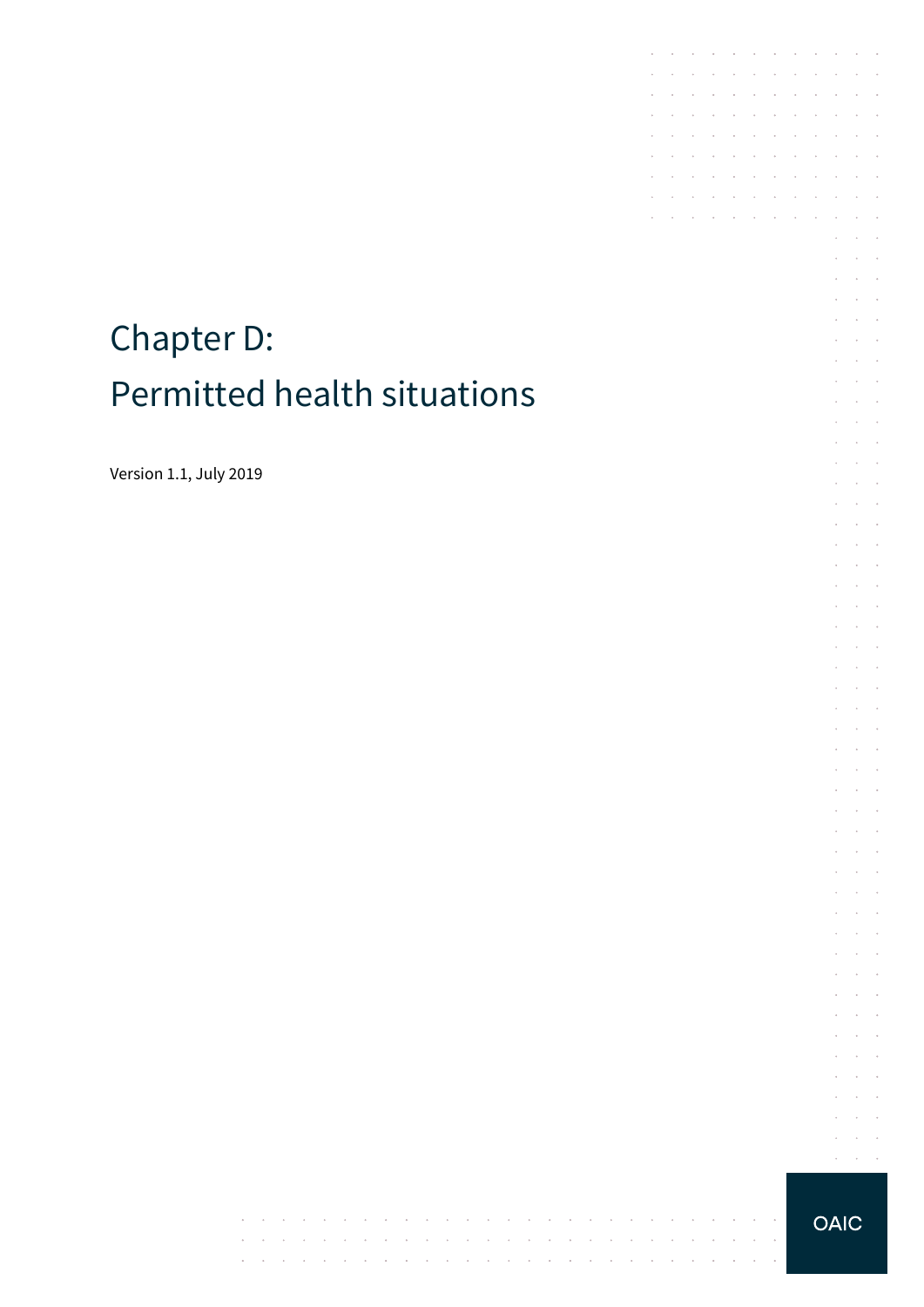### **Contents**

| What are permitted health situations?                                                        | 3              |
|----------------------------------------------------------------------------------------------|----------------|
| Collection – providing a health service                                                      | 3              |
| Collection — conducting research; compiling or analysing statistics; management,             |                |
| funding or monitoring of a health service                                                    | 4              |
| Public health or public safety                                                               | $\overline{4}$ |
| Management, funding or monitoring of a health service                                        | 4              |
| De-identified information                                                                    | 5              |
| Impracticable to obtain consent                                                              | 5              |
| Guidelines approved under s 95A                                                              | 5              |
| Disclosure of personal information collected under this permitted health situation           | 5              |
| Use or disclosure – conducting research; compiling or analysing statistics                   | 6              |
| Use or disclosure – necessary to prevent a serious threat to the life, health or safety of a |                |
| genetic relative                                                                             | 6              |
| Disclosure - responsible person for an individual                                            | 7              |
| Incapacity to give consent                                                                   | 8              |
| Cannot communicate consent                                                                   | 8              |
| Carer                                                                                        | 8              |
| Wishes of the individual                                                                     | 9              |
|                                                                                              |                |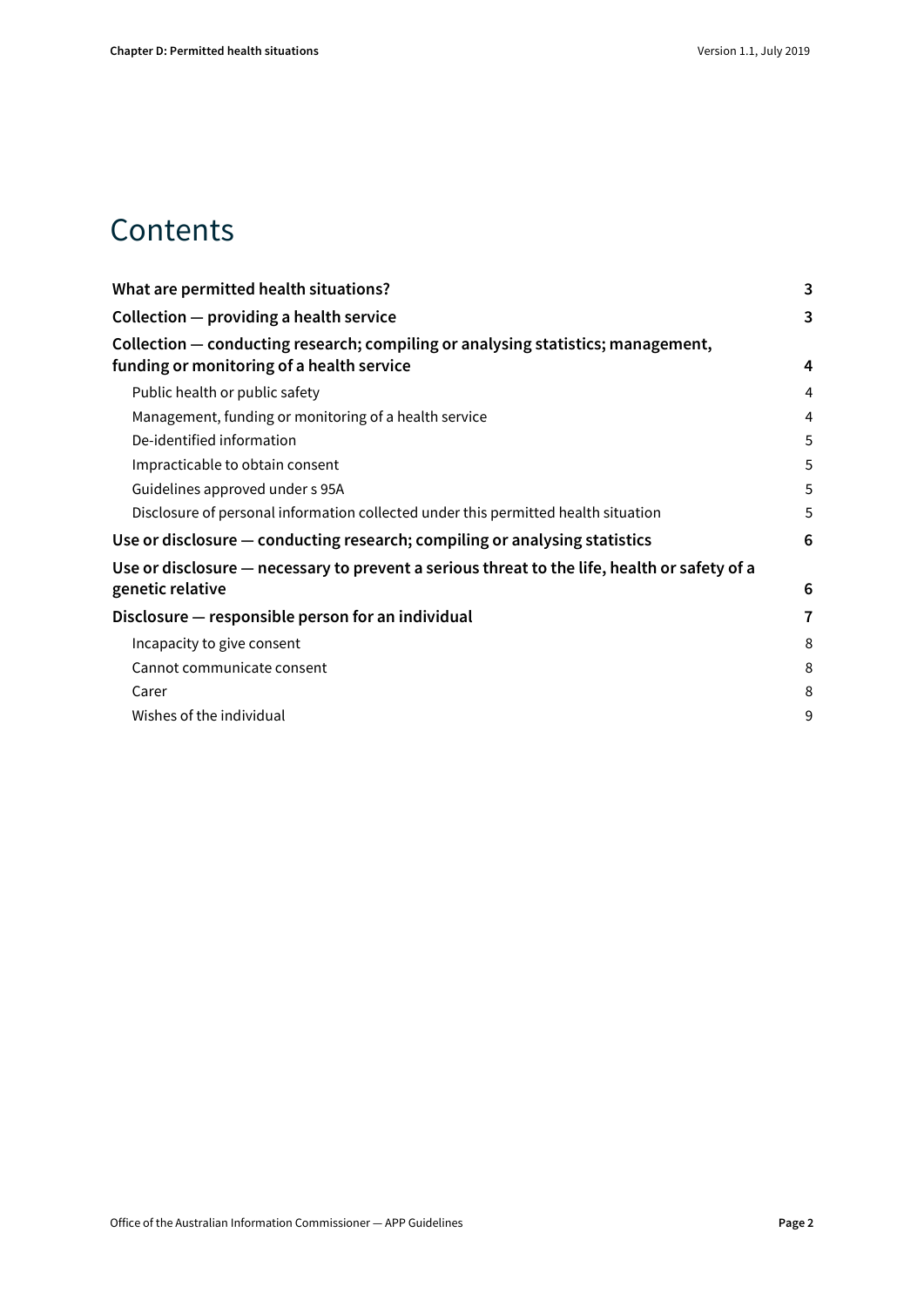# <span id="page-2-0"></span>**What are permitted health situations?**

- D.1 The information handling requirements imposed by APP 3 and APP 6 do not apply to an organisation if a 'permitted health situation' exists. This exception applies to the collection, use or disclosure of health information or genetic information by an organisation. The exception applies only to organisations, and not to agencies. It is open to an organisation to comply with the APP requirements even though an exception applies.
- D.2 There are five permitted health situations listed in s 16B:
	- the collection of health information to provide a health service (s  $16B(1)$ ) (see APP 3.4(c))
	- the collection of health information for certain research and other purposes (s 16B(2)) (see APP 3.4(c))
	- the use or disclosure of health information for certain research and other purposes (s 16B(3)) (see APP 6.2(d))
	- the use or disclosure of genetic information (s  $16B(4)$ ) (see APP 6.2(d))
	- the disclosure of health information for a secondary purpose to a responsible person for an individual (s 16B(5)) (see APP 6.2(d))
- D.3 'Health information' is defined in s 6(1). It is a type of sensitive information and is discussed in more detail in Chapter B (Key concepts). Genetic information is not defined in the Privacy Act, and is discussed in paragraph[s D.26](#page-6-1)[–D.27](#page-6-2) below.
- D.4 The permitted health situations are discussed generally below. For specific examples that are relevant to APPs 3 and 6, see Chapters 3 and 6.

# <span id="page-2-1"></span>**Collection — providing a health service**

- D.5 This permitted health situation applies when an organisation is collecting health information about an individual, if the information is necessary to provide a health service to the individual, and either:
	- the collection is required or authorised by or under an Australian law (other than the Privacy Act), or
	- the information is collected in accordance with rules established by competent health or medical bodies that deal with obligations of professional confidentiality which bind the organisation (s 16B(1))
- D.6 The terms 'necessary', 'health service' and 'required or authorised by or under Australian law' are discussed in Chapter B (Key concepts).
- D.7 This permitted health situation overlaps with another exception stated in APP 3.4(a), namely the collection of sensitive information (which includes health information) as required or authorised by or under law or a court/tribunal order.
- D.8 In deciding whether the collection of health information is 'necessary' to provide a health service, an organisation should consider if there are reasonable alternatives available. Further, an organisation should collect only the minimum amount of health information needed to provide a health service.
- <span id="page-2-2"></span>D.9 The Privacy Act does not specify which bodies qualify as 'competent health or medical bodies'. Common examples include medical boards and other rule-making bodies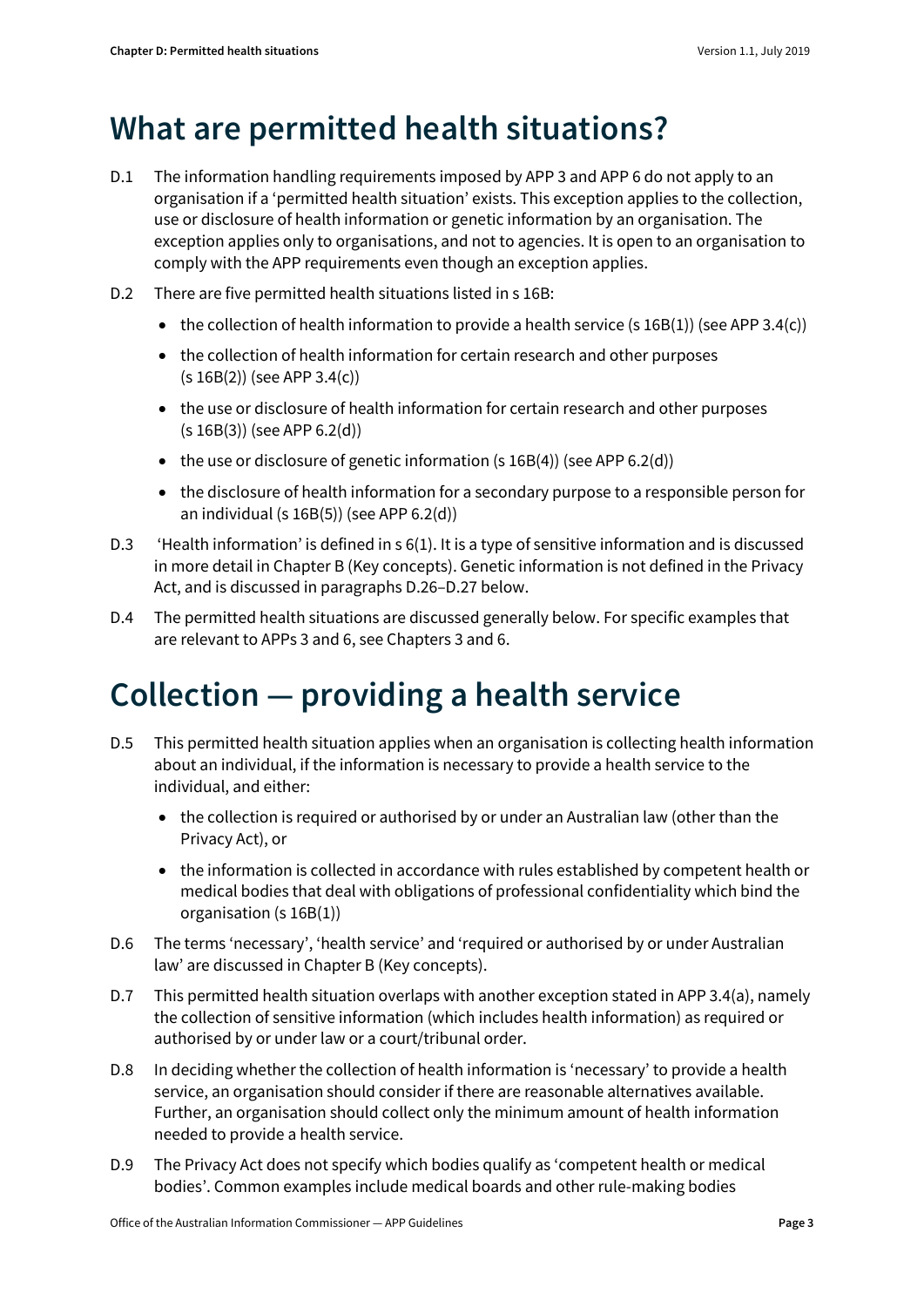recognised in an applicable Australian law. An important requirement is that the organisation collecting the information does so in accordance with rules established by such a body, is bound by those rules, and those rules impose obligations of professional confidentiality. Generally, a binding rule is one that will attract a sanction or adverse consequence if breached.

# <span id="page-3-0"></span>**Collection — conducting research; compiling or analysing statistics; management, funding or monitoring of a health service**

- D.10 This permitted health situation applies when an organisation is collecting health information about an individual, if the collection is necessary for research relevant to public health or public safety, the compilation or analysis of statistics relevant to public health or public safety, or the management, funding or monitoring of a health service, and:
	- the particular purpose cannot be served by collecting de-identified information
	- it is impracticable to obtain the individual's consent, and
	- the collection is either:
		- o required by or under an Australian law (other than the Privacy Act)
		- $\circ$  in accordance with rules established by competent health or medical bodies that deal with obligations of professional confidentiality which bind the organisation, or
		- $\circ$  in accordance with guidelines approved under s 95A (s 16B(2))
- D.11 The terms 'necessary', 'de-identified', 'consent' and 'required by or under an Australian law' are discussed in Chapter B (Key concepts). Collection in accordance with rules of a competent health or medical body is discussed in paragrap[h D.9](#page-2-2) of this chapter.
- D.12 This permitted health situation overlaps with another exception stated in APP 3.4(a), namely the collection of sensitive information (which includes health information) as required or authorised by or under law or a court/tribunal order.

### <span id="page-3-1"></span>**Public health or public safety**

<span id="page-3-3"></span>D.13 The phrase 'relevant to public health or public safety' is not defined in the Privacy Act. Illustrative examples include research or the compilation or analysis of statistics relating to communicable diseases, cancer, heart disease, mental health, injury control and prevention, diabetes and the prevention of childhood diseases.

### <span id="page-3-2"></span>**Management, funding or monitoring of a health service**

- D.14 Examples of where health information about an individual may be collected for the 'management, funding or monitoring of a health service' include collection by:
	- a quality assurance body, of data about the quality of a health service provided by a nursing home or hostel
	- an oversight body, of information from a private hospital about an incident occurring in an individual's health treatment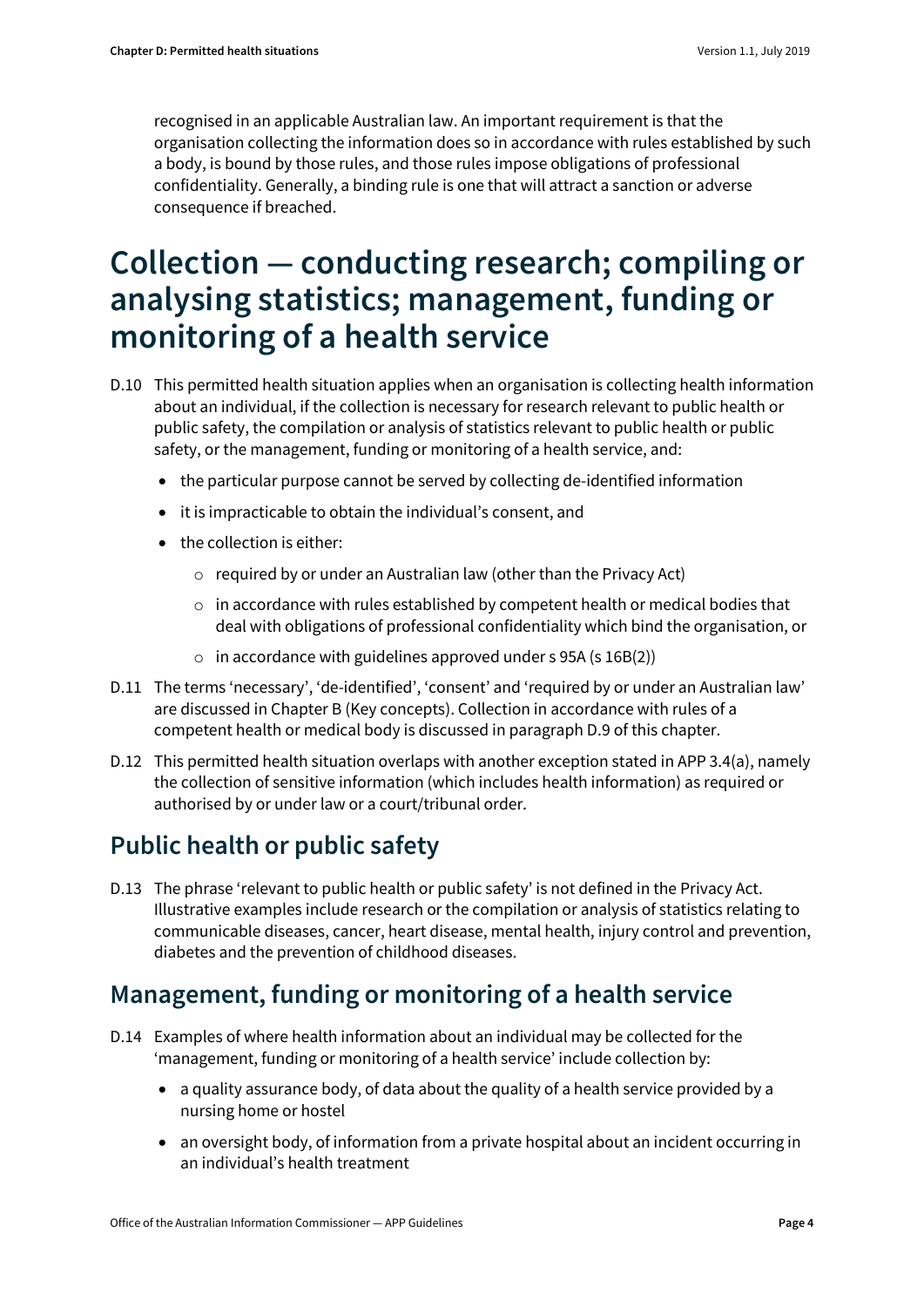• a health insurer, of information relevant to possible fraud or an incorrect payment

### <span id="page-4-0"></span>**De-identified information**

D.15 An organisation should consider whether the purposes listed in s 16B(2)(a) can be achieved by collecting de-identified information, rather than personal information. If they can, this permitted health situation will not apply.

#### <span id="page-4-1"></span>**Impracticable to obtain consent**

- <span id="page-4-5"></span>D.16 The following are given as examples of where it may be impracticable for an organisation to obtain an individual's consent to the collection of health information for one of the purposes listed in this permitted health situation:
	- the integrity or validity of health research could be impaired, for example, because the organisation is conducting a participant observation study and obtaining the consent of participants may alter their behaviour and the research results. Consideration could be given to consulting a human research ethics committee as to whether obtaining consent would have this effect
	- where obtaining the individual's consent would adversely impact an investigation or monitoring activity
	- there are no current contact details for the individual and the organisation has insufficient information to obtain up-to-date contact details
- <span id="page-4-6"></span>D.17 It is the responsibility of an organisation relying on this permitted health situation to be able to justify why it would be impracticable to obtain an individual's consent. Incurring some expense or doing extra work to obtain consent would not by itself make it impracticable to obtain consent.

#### <span id="page-4-2"></span>**Guidelines approved under s 95A**

<span id="page-4-7"></span>D.18 The 'guidelines approved under s 95A' are issued by the National Health and Medical Research Council (NHMRC) or a 'prescribed authority', and approved by the Information Commissioner.[1](#page-4-4)

### <span id="page-4-3"></span>**Disclosure of personal information collected under this permitted health situation**

D.19 An organisation that collects personal information under this permitted health situation, must take reasonable steps to ensure that the information is de-identified before it is disclosed (APP 6.4 (Chapter 6)).

**.** 

<span id="page-4-4"></span><sup>1</sup> See National Health and Medical Research Council (NHMRC), Guidelines Approved Under Section 95A of the Privacy Act 1988, NHMRC website <https://www.nhmrc.gov.au>.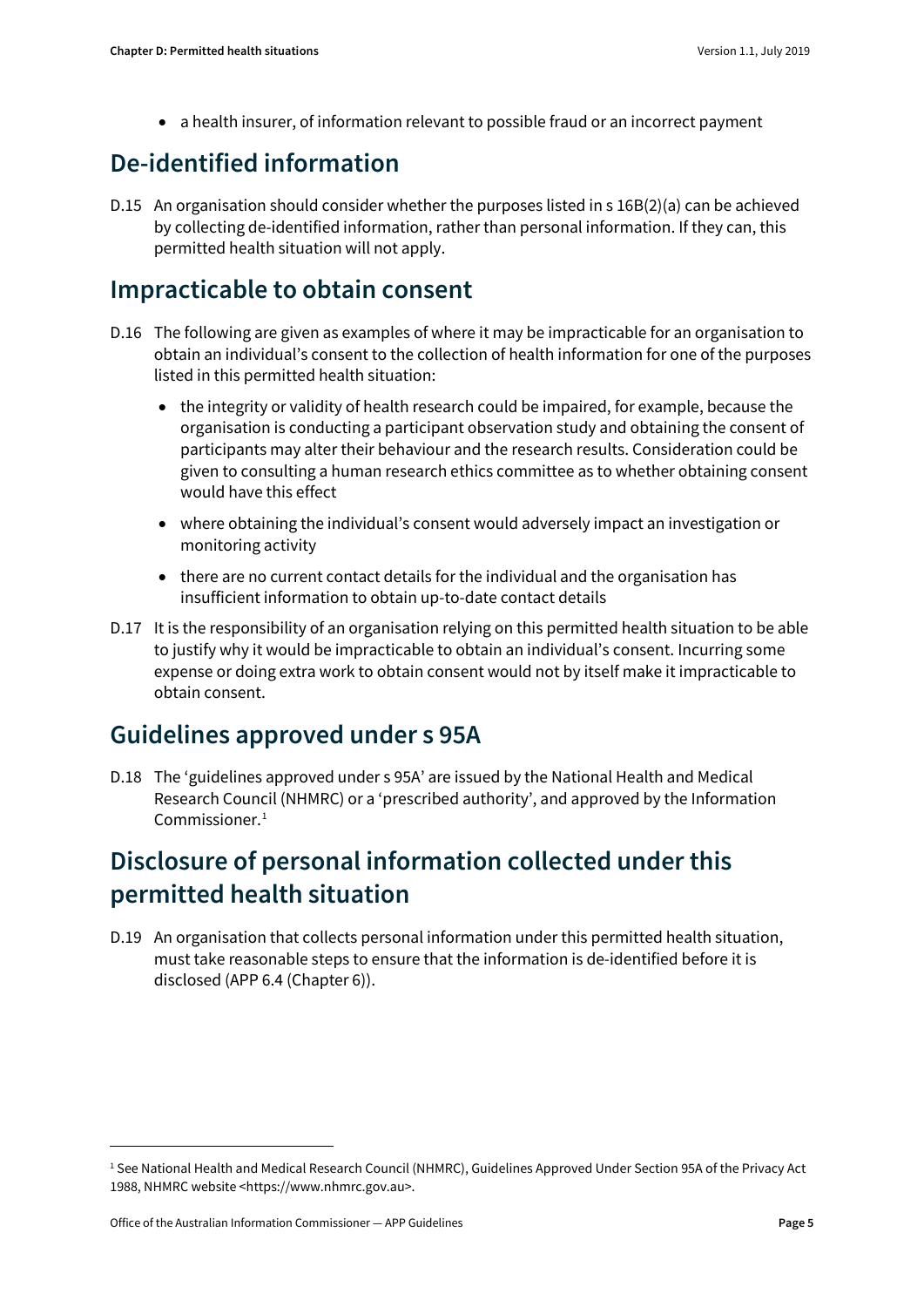# <span id="page-5-0"></span>**Use or disclosure — conducting research; compiling or analysing statistics**

- D.20 This permitted health situation applies when an organisation is using or disclosing health information about an individual, if the use or disclosure is necessary for research, or the compilation or analysis of statistics, relevant to public health or public safety, and:
	- it is impracticable to obtain the individual's consent to the use or disclosure
	- the use or disclosure is conducted in accordance with guidelines approved under s 95A, and
	- in the case of disclosure the organisation reasonably believes that the recipient of the information will not disclose the information, or personal information derived from that information (s 16B(3))
- D.21 The terms 'necessary' and 'reasonably believes' are discussed in Chapter B (Key concepts); 'relevant to public health or public safety' is discussed in paragrap[h D.13;](#page-3-3) 'impracticable to obtain an individual's consent' is discussed in paragrap[h D.16](#page-4-5)[–D.17;](#page-4-6) and 'guidelines approved under s 95A' is discussed in paragraph [D.18.](#page-4-7)
- D.22 When considering whether a use or disclosure is 'necessary' under this permitted health situation, an organisation should consider whether the research or statistical compilation or analysis could be undertaken using or disclosing de-identified information. If so, the use or disclosure of personal information would not be considered necessary. De-identification is discussed in Chapter B (Key concepts).
- D.23 An organisation cannot rely on this permitted health situation to disclose health information unless it reasonably believes that the recipient will not disclose the information or personal information derived from that information. It is the responsibility of the organisation to be able to justify its reasonable belief.

# <span id="page-5-1"></span>**Use or disclosure — necessary to prevent a serious threat to the life, health or safety of a genetic relative**

- D.24 This permitted health situation applies when an organisation is using or disclosing genetic information about an individual, if:
	- the organisation has obtained the information in the course of providing a health service to the individual
	- the organisation reasonably believes that the use or disclosure is necessary to lessen or prevent a serious threat to the life, health or safety of another individual who is a genetic relative of the individual
	- the use or disclosure is conducted in accordance with guidelines approved under s 95AA, and
	- in the case of disclosure the recipient of the information is a genetic relative of the individual (s 16B(4))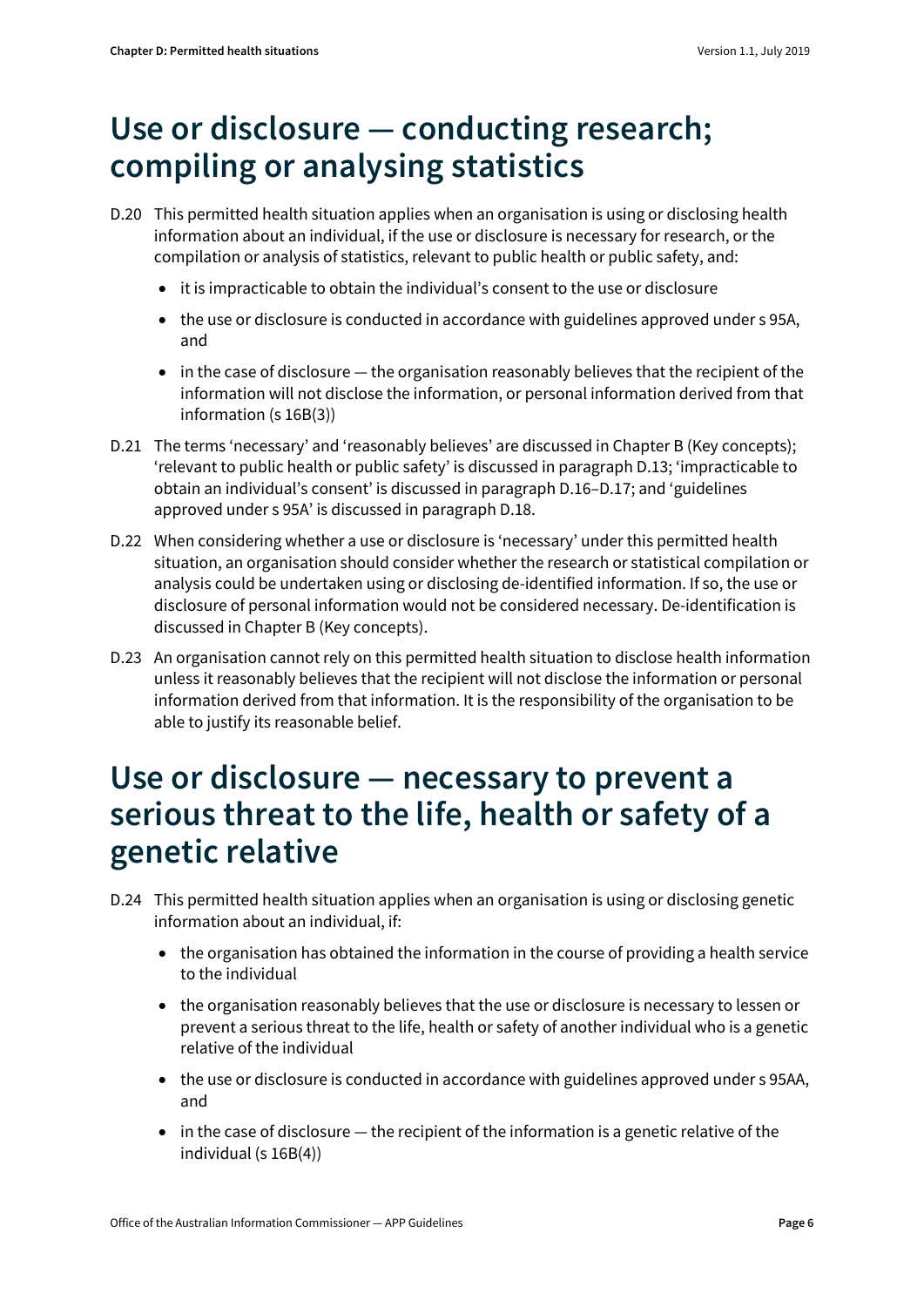- D.25 The terms 'health service', 'necessary' and 'reasonably believes' are discussed in Chapter B (Key concepts). The phrase 'serious threat to life, health or safety' is discussed in Chapter C (Permitted general situations).
- <span id="page-6-1"></span>D.26 'Genetic information' is not defined in the Privacy Act. Genetic information about an individual is, however, included in the definition of 'sensitive information' (s 6(1)). Genetic information that is 'about an [individual](http://www.austlii.edu.au/au/legis/cth/consol_act/pa1988108/s6.html#individual) in a form that is, or could be, predictive of the health of the [individual](http://www.austlii.edu.au/au/legis/cth/consol_act/pa1988108/s6.html#individual) or a genetic relative of th[e individual'](http://www.austlii.edu.au/au/legis/cth/consol_act/pa1988108/s6.html#individual) is also covered by the definition of 'health information' (s 6(1)).' This permitted health situation applies to genetic information whether it is sensitive information or health information.
- <span id="page-6-2"></span>D.27 This permitted health situation applies to genetic information about an individual that an organisation has obtained from any source in the course of providing a health service to the individual. For example, the genetic information may include the results of a parentage test, or information from other sources that confirms a condition that is clinically apparent or that may predict the likelihood of an individual developing a condition.
- D.28 A 'genetic relative' is defined in s 6(1) to mean an individual who is related by blood, including but not limited to a sibling, a parent or a descendant.
- D.29 A serious threat to the life, health or safety of a genetic relative could include a threat to their physical or mental health. Whether a threat is serious can include consideration of both the likelihood of a threat occurring as well as the consequences if the threat materialises.
- D.30 The 'guidelines approved under s 95AA' are issued by the NHMRC and approved by the Information Commissioner.[2](#page-6-3)

# <span id="page-6-0"></span>**Disclosure — responsible person for an individual**

- D.31 This permitted health situation applies when an organisation discloses health information about an individual, and:
	- the organisation provides a health service to the individual
	- the recipient of the information is a responsible person for the individual
	- the individual is either physically or legally incapable of giving consent to the disclosure, or physically cannot communicate consent to the disclosure
	- another individual providing the health service for the organisation (the 'carer') is satisfied that either the disclosure is necessary to provide appropriate care or treatment of the individual, or the disclosure is made for compassionate reasons
	- the disclosure is not contrary to any wish expressed by the individual before the individual became unable to give or communicate consent of which the carer is aware or of which the carer could reasonably be expected to be aware, and

**.** 

<span id="page-6-3"></span><sup>2</sup> See National Health and Medical Research Council (NHMRC), Use and Disclosure of Genetic Information to a Patient's Genetic Relatives under Section 95AA of the Privacy Act 1988: Guidelines for Health Practitioners in the Private Sector, NHMRC website <https://www.nhmrc.gov.au>.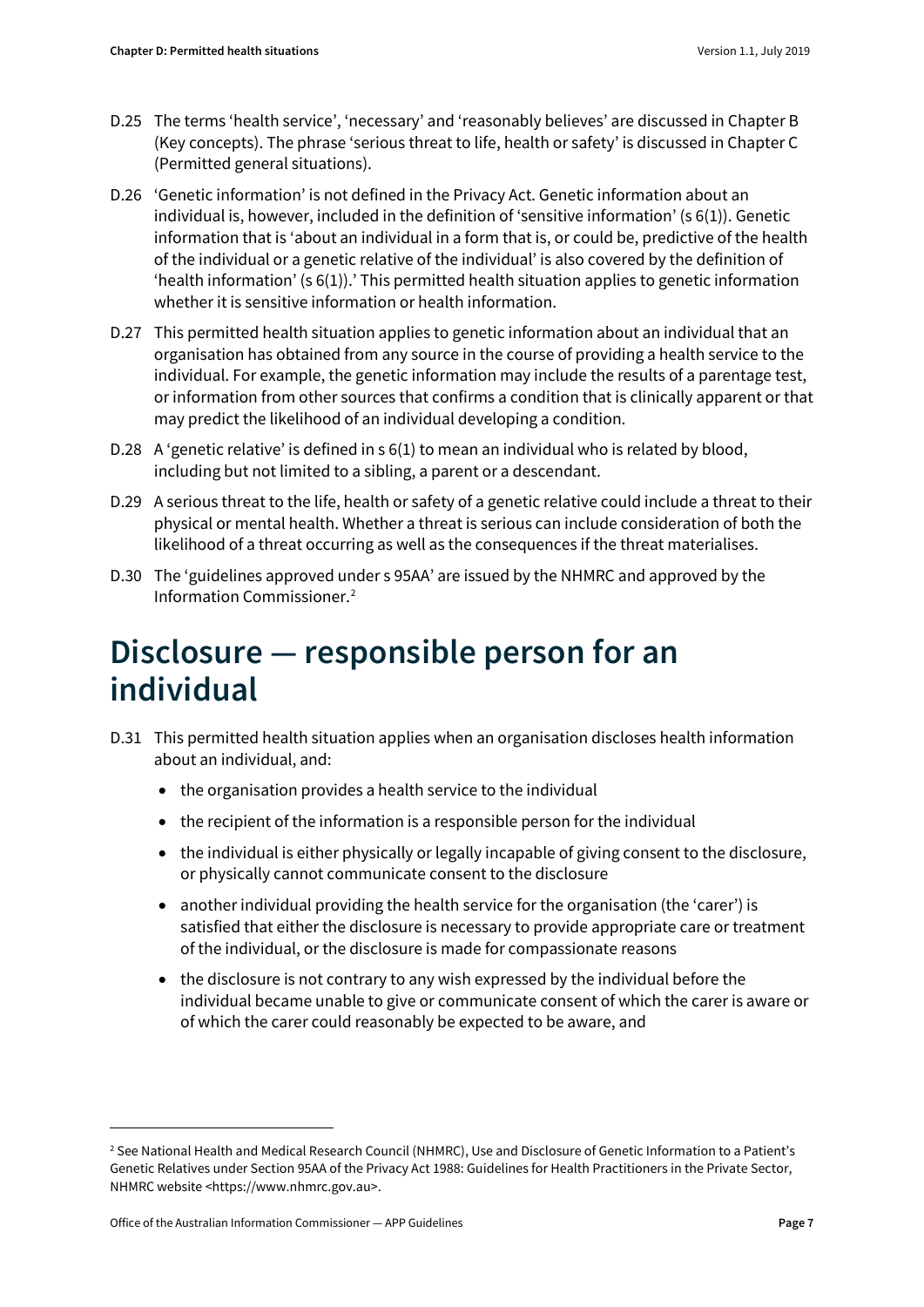- the disclosure is limited to the extent reasonable and necessary to provide appropriate care or treatment of the individual or to fulfil the purpose of making a disclosure for compassionate reasons (s 16B(5))
- D.32 The terms 'health service', 'consent' (including capacity), 'reasonable' and 'necessary' are discussed in Chapter B (Key concepts). A 'responsible person' is defined in s 6AA and includes for example, a parent, adult child, spouse, partner, relative, guardian or nominee of an individual.

### <span id="page-7-0"></span>**Incapacity to give consent**

- D.33 An individual may be 'physically or legally incapable of giving consent' if they cannot understand the nature of a consent decision, including the effect of giving or withholding consent, forming a view based on reasoned judgement and how to communicate a consent decision. Issues that may affect an individual's capacity to give consent include:
	- age
	- physical or mental disability
	- temporary or incremental incapacity, for example, during a psychotic episode, a temporary psychiatric illness, or because the person is unconscious, in severe distress, or suffering dementia
	- limited understanding of English
- D.34 An organisation should consider whether any such issue could be addressed by providing the individual with appropriate support to enable them to have capacity.

#### <span id="page-7-1"></span>**Cannot communicate consent**

D.35 Where an individual physically cannot communicate consent to the disclosure, an organisation may disclose the individual's personal information to a responsible person, without having to form a view as to the individual's capacity (provided the other criteria in this permitted health situation are satisfied).

#### <span id="page-7-2"></span>**Carer**

- D.36 For the purposes of this permitted health situation, a 'carer' is an individual who is providing the health service for the organisation, such as a doctor, nurse, pharmacist, locum, visiting medical officer or qualified employee of the organisation. This is different to the use of the term 'carer' in other situations, as referring for example to a family member, close friend or other person who cares for the individual but does not provide a health service.
- D.37 The carer must be satisfied that it is necessary to disclose the individual's health information to a responsible person for the individual in order to provide appropriate care or treatment or for compassionate reasons. This requires a practical judgement by the carer. For example, the carer may be satisfied that ongoing care cannot be guaranteed without the disclosure occurring.
- D.38 A compassionate reason for disclosure may include an update about the condition or progress of an unconscious patient to family members or an emergency contact.